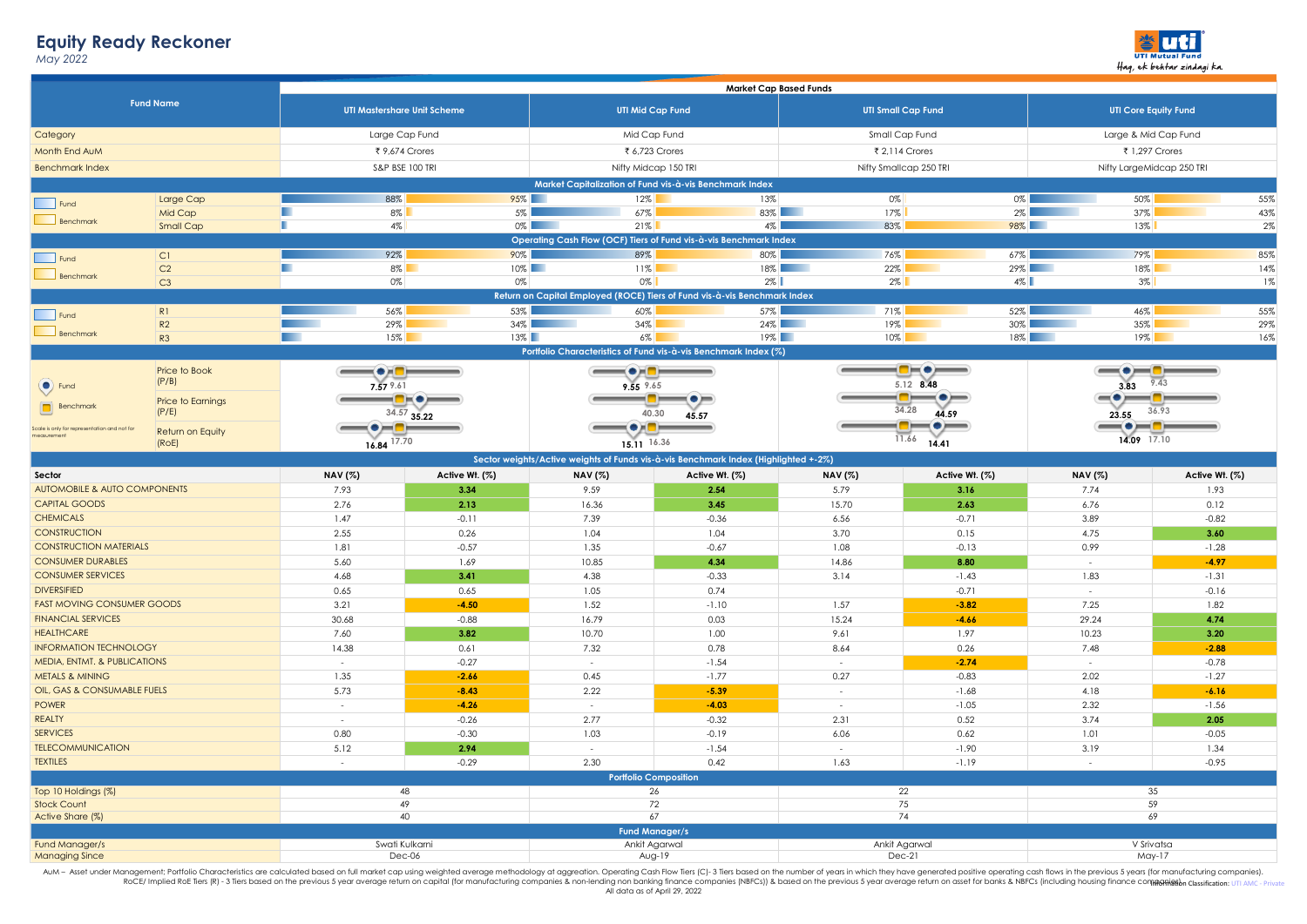## **Equity Ready Reckoner**

*May 2022*



| <b>Fund Name</b>                             |                                                                   | Market Cap Agnostic Funds                                                                                                                       |                    |                                                                                             |                                                                                     |                                     |                                |                                             |                     |  |
|----------------------------------------------|-------------------------------------------------------------------|-------------------------------------------------------------------------------------------------------------------------------------------------|--------------------|---------------------------------------------------------------------------------------------|-------------------------------------------------------------------------------------|-------------------------------------|--------------------------------|---------------------------------------------|---------------------|--|
|                                              |                                                                   | <b>UTI Value Opportunities Fund</b>                                                                                                             |                    | UTI Long Term Equity Fund<br>(Tax Saving)                                                   |                                                                                     |                                     | <b>UTI Focused Equity Fund</b> | <b>UTI Flexi Cap Fund</b>                   |                     |  |
| Category                                     |                                                                   | Value Fund                                                                                                                                      |                    | ELSS                                                                                        |                                                                                     |                                     | <b>Focused Fund</b>            | Flexi Cap                                   |                     |  |
| Month End AuM                                |                                                                   | ₹ 6,462 Crores                                                                                                                                  |                    | ₹ 2,844 Crores                                                                              |                                                                                     | ₹ 2,693 Crores                      |                                | ₹ 24,649 Crores                             |                     |  |
| <b>Benchmark Index</b>                       |                                                                   | Nifty 500 TRI                                                                                                                                   |                    | Nifty 500 TRI                                                                               |                                                                                     | Nifty 500 TRI                       |                                | Nifty 500 TRI                               |                     |  |
|                                              | Market Capitalization of Fund vis-à-vis Benchmark Index           |                                                                                                                                                 |                    |                                                                                             |                                                                                     |                                     |                                |                                             |                     |  |
| Fund                                         | Large Cap                                                         | 67%                                                                                                                                             | $77\%$             | 60%                                                                                         | 77%                                                                                 | 68%                                 | $77\%$                         | 65%                                         | 77%                 |  |
|                                              | Mid Cap                                                           | 19%<br>. .                                                                                                                                      |                    | $15\%$<br>$21\%$                                                                            | 15%                                                                                 | $26\%$                              | $15\%$                         | $26\%$                                      | 15%                 |  |
| Benchmark                                    | Small Cap                                                         | $14\%$                                                                                                                                          |                    | $19\%$<br>$8\%$                                                                             |                                                                                     | $8\%$<br>$6\%$                      | $8\%$                          |                                             | 8%<br>$9\%$         |  |
|                                              | Operating Cash Flow (OCF) Tiers of Fund vis-à-vis Benchmark Index |                                                                                                                                                 |                    |                                                                                             |                                                                                     |                                     |                                |                                             |                     |  |
| Fund                                         | CI                                                                | 91%                                                                                                                                             | 87%                | 95%                                                                                         | 87%                                                                                 | 94%                                 | 87%                            | 95%                                         | 87%                 |  |
| Benchmark                                    | C <sub>2</sub>                                                    | п<br>$7\%$                                                                                                                                      | $12\%$             |                                                                                             | $4\%$<br>$12\%$                                                                     | $6\%$                               | $12\%$                         |                                             | 12%<br>$4\%$        |  |
|                                              | C3                                                                | ш<br>$2\%$                                                                                                                                      | $1\%$              | $1\%$                                                                                       | $1\%$                                                                               | $0\%$                               | $1\%$                          | $1\%$                                       | 1%                  |  |
|                                              |                                                                   |                                                                                                                                                 |                    |                                                                                             | Return on Capital Employed (ROCE) Tiers of Fund vis-à-vis Benchmark Index           |                                     |                                |                                             |                     |  |
| Fund                                         | R1<br>R2                                                          | 53%<br>26%                                                                                                                                      | 53%                | 55%<br>$32\%$<br>29%                                                                        | 53%<br>$32\%$                                                                       | 57%<br>35%                          | 53%                            | 85%<br>$32\%$<br>13%                        | 53%<br>32%          |  |
| Benchmark                                    | R3                                                                | 21%<br>. .                                                                                                                                      |                    | $15\%$<br>16%                                                                               | $15\%$                                                                              | 8%                                  | 15%                            | $2\%$                                       | 15%                 |  |
|                                              |                                                                   |                                                                                                                                                 |                    |                                                                                             | Portfolio Characteristics of Fund vis-à-vis Benchmark Index (%)                     |                                     |                                |                                             |                     |  |
|                                              | Price to Book                                                     |                                                                                                                                                 |                    |                                                                                             |                                                                                     |                                     |                                |                                             |                     |  |
| $\bullet$ Fund                               | (P/B)                                                             | $-\bullet$ $-\bullet$ $-$<br>5.45 $9.02$                                                                                                        |                    | $\overline{\phantom{a}}\bullet$ . $\overline{\phantom{a}}\bullet$<br>$7.33 \overline{9.02}$ |                                                                                     | ▔●▔▛▀                               |                                | $\blacksquare \bullet \blacksquare$<br>9.02 |                     |  |
|                                              | Price to Earnings                                                 | $\overline{\phantom{m}}\bullet\overline{\phantom{m}}$                                                                                           |                    | ◑▅▅                                                                                         |                                                                                     | $8.69$ $9.02$                       |                                | 11.86<br>$\bullet =$                        |                     |  |
| Benchmark                                    | (P/E)                                                             | 29.92 34.84                                                                                                                                     |                    | 32.82 34.84                                                                                 |                                                                                     | 34.84                               |                                | 34.84                                       |                     |  |
| Scale is only for representation and not for |                                                                   | $\hspace{1.5cm} \bullet$ $\hspace{1.5cm}$ $\hspace{1.5cm}$ $\hspace{1.5cm}$ $\hspace{1.5cm}$ $\hspace{1.5cm}$ $\hspace{1.5cm}$ $\hspace{1.5cm}$ |                    | $-\bullet$ . $-\bullet$                                                                     |                                                                                     | 40.38<br>$-\bullet$ $ -\bullet$ $-$ |                                | 45.87<br>- <del>- -</del><br>⊣●━            |                     |  |
| measurement                                  | Return on Equity<br>(ROE)                                         | 14.53 17.18                                                                                                                                     |                    | $16.78^{17.18}$                                                                             |                                                                                     | $14.68$ 17.18                       |                                |                                             | 17.18<br>22.03      |  |
|                                              |                                                                   |                                                                                                                                                 |                    |                                                                                             | Sector weights/Active weights of Funds vis-à-vis Benchmark Index (Highlighted +-2%) |                                     |                                |                                             |                     |  |
| Sector                                       |                                                                   | <b>NAV</b> (%)                                                                                                                                  | Active Wt. (%)     | <b>NAV</b> (%)                                                                              | Active Wt. (%)                                                                      | <b>NAV</b> (%)                      | Active Wt. (%)                 | <b>NAV</b> (%)                              | Active Wt. (%)      |  |
| AUTOMOBILE & AUTO COMPONENTS                 |                                                                   | 7.75                                                                                                                                            | 2.87               | 6.43                                                                                        | 1.55                                                                                | 9.36                                | 4.48                           | 7.66                                        | 2.78                |  |
| <b>CAPITAL GOODS</b>                         |                                                                   | 6.83                                                                                                                                            | 3.68               | 7.19                                                                                        | 4.04                                                                                | 10.36                               | 7.21                           | 4.42                                        | 1.27                |  |
| <b>CHEMICALS</b>                             |                                                                   | 1.52                                                                                                                                            | $-1.46$            | 1.78                                                                                        | $-1.20$                                                                             | $\sim$                              | $-2.98$                        | 3.34                                        | 0.36                |  |
| <b>CONSTRUCTION</b>                          |                                                                   | 0.79                                                                                                                                            | $-1.26$            | 1.55                                                                                        | $-0.50$                                                                             | $\sim$                              | $-2.05$                        | $\sim$                                      | $-2.05$             |  |
| <b>CONSTRUCTION MATERIALS</b>                |                                                                   | 1.18                                                                                                                                            | $-1.16$            | 2.06                                                                                        | $-0.28$                                                                             | 2.49                                | 0.15                           | 1.98                                        | $-0.36$             |  |
| <b>CONSUMER DURABLES</b>                     |                                                                   | 4.30                                                                                                                                            | 0.23               | 4.95                                                                                        | 0.88                                                                                | 4.51                                | 0.44                           | 9.49                                        | 5.42                |  |
| <b>CONSUMER SERVICES</b>                     |                                                                   | 4.34                                                                                                                                            | 2.08               | 7.22                                                                                        | 4.96                                                                                | 6.17                                | 3.91                           | 10.98                                       | 8.72                |  |
| <b>DIVERSIFIED</b>                           |                                                                   | $\sim$                                                                                                                                          | $-0.10$            | $\sim$                                                                                      | $-0.10$                                                                             | 0.28                                | 0.18                           | 0.58                                        | 0.48                |  |
| <b>FAST MOVING CONSUMER GOODS</b>            |                                                                   | 5.12                                                                                                                                            | $-2.07$            | 7.16                                                                                        | $-0.03$                                                                             | 11.77                               | 4.58                           | 3.57                                        | $-3.62$             |  |
| <b>FINANCIAL SERVICES</b>                    |                                                                   | 32.58                                                                                                                                           | 3.56               | 29.63                                                                                       | 0.61                                                                                | 25.32                               | $-3.70$                        | 25.24                                       | $-3.78$             |  |
| <b>HEALTHCARE</b>                            |                                                                   | 9.75                                                                                                                                            | 4.36               | 6.31                                                                                        | 0.92                                                                                | 9.25                                | 3.86                           | 13.25                                       | 7.86                |  |
| <b>INFORMATION TECHNOLOGY</b>                |                                                                   | 10.08                                                                                                                                           | $-2.52$            | 10.93                                                                                       | $-1.67$                                                                             | 9.35                                | $-3.25$                        | 13.60                                       | 1.00                |  |
| MEDIA, ENTMT. & PUBLICATIONS                 |                                                                   | $\sim$                                                                                                                                          | $-0.44$            | i.                                                                                          | $-0.44$                                                                             | $\sim$                              | $-0.44$                        | $\sim$                                      | $-0.44$             |  |
| <b>METALS &amp; MINING</b>                   |                                                                   | 1.28                                                                                                                                            | $-2.52$            | 1.53                                                                                        | $-2.27$                                                                             | $\sim$                              | $-3.80$                        | $\sim$                                      | $-3.80$             |  |
| OIL, GAS & CONSUMABLE FUELS                  |                                                                   | 1.85<br>1.91                                                                                                                                    | $-9.57$<br>$-1.67$ | 1.85<br>2.05                                                                                | $-9.57$<br>$-1.53$                                                                  | $\sim$<br>$\sim$                    | $-11.42$<br>$-3.58$            | $\sim$<br>$\sim$                            | $-11.42$<br>$-3.58$ |  |
| <b>POWER</b><br><b>REALTY</b>                |                                                                   | 3.70                                                                                                                                            | 2.89               | 2.89                                                                                        | 2.08                                                                                | 3.39                                | 2.58                           | $\sim$                                      | $-0.81$             |  |
| <b>SERVICES</b>                              |                                                                   | 0.69                                                                                                                                            | $-0.59$            | $\sim$                                                                                      | $-1.28$                                                                             | $\sim$                              | $-1.28$                        | $\sim$                                      | $-1.28$             |  |
| <b>TELECOMMUNICATION</b>                     |                                                                   | 4.73                                                                                                                                            | 2.68               | 3.96                                                                                        | 1.91                                                                                | 4.16                                | 2.11                           | 1.00                                        | $-1.05$             |  |
| <b>TEXTILES</b>                              |                                                                   | $\sim$                                                                                                                                          | $-0.50$            | n.                                                                                          | $-0.50$                                                                             | $\sim$                              | $-0.50$                        | 1.23                                        | 0.73                |  |
|                                              |                                                                   |                                                                                                                                                 |                    | <b>Portfolio Composition</b>                                                                |                                                                                     |                                     |                                |                                             |                     |  |
| Top 10 Holdings (%)                          |                                                                   | 47                                                                                                                                              |                    | 39                                                                                          |                                                                                     | 46                                  |                                | 39                                          |                     |  |
| <b>Stock Count</b>                           |                                                                   | 58                                                                                                                                              |                    | 65                                                                                          |                                                                                     | 30                                  |                                | 56                                          |                     |  |
| Active Share (%)                             |                                                                   | 67                                                                                                                                              |                    | 66                                                                                          |                                                                                     | 76                                  |                                | 67                                          |                     |  |
|                                              |                                                                   |                                                                                                                                                 |                    |                                                                                             | <b>Fund Manager/s</b>                                                               |                                     |                                |                                             |                     |  |
| Fund Manager/s                               |                                                                   | Amit Premchandani                                                                                                                               |                    |                                                                                             | Vishal Chopda                                                                       | Vetri Subramaniam                   |                                |                                             | Ajay Tyagi          |  |
| <b>Managing Since</b>                        |                                                                   | Feb-18                                                                                                                                          |                    | Aug-19                                                                                      |                                                                                     | Nov-21                              |                                | Jan-16                                      |                     |  |

AuM – Asset under Management; Portfolio Characteristics are calculated based on full market cap using weighted average methodology at aggreation. Operating Cash Flow Tiers (C)-3 Ties based on the number of years in which All data as of April 29, 2022